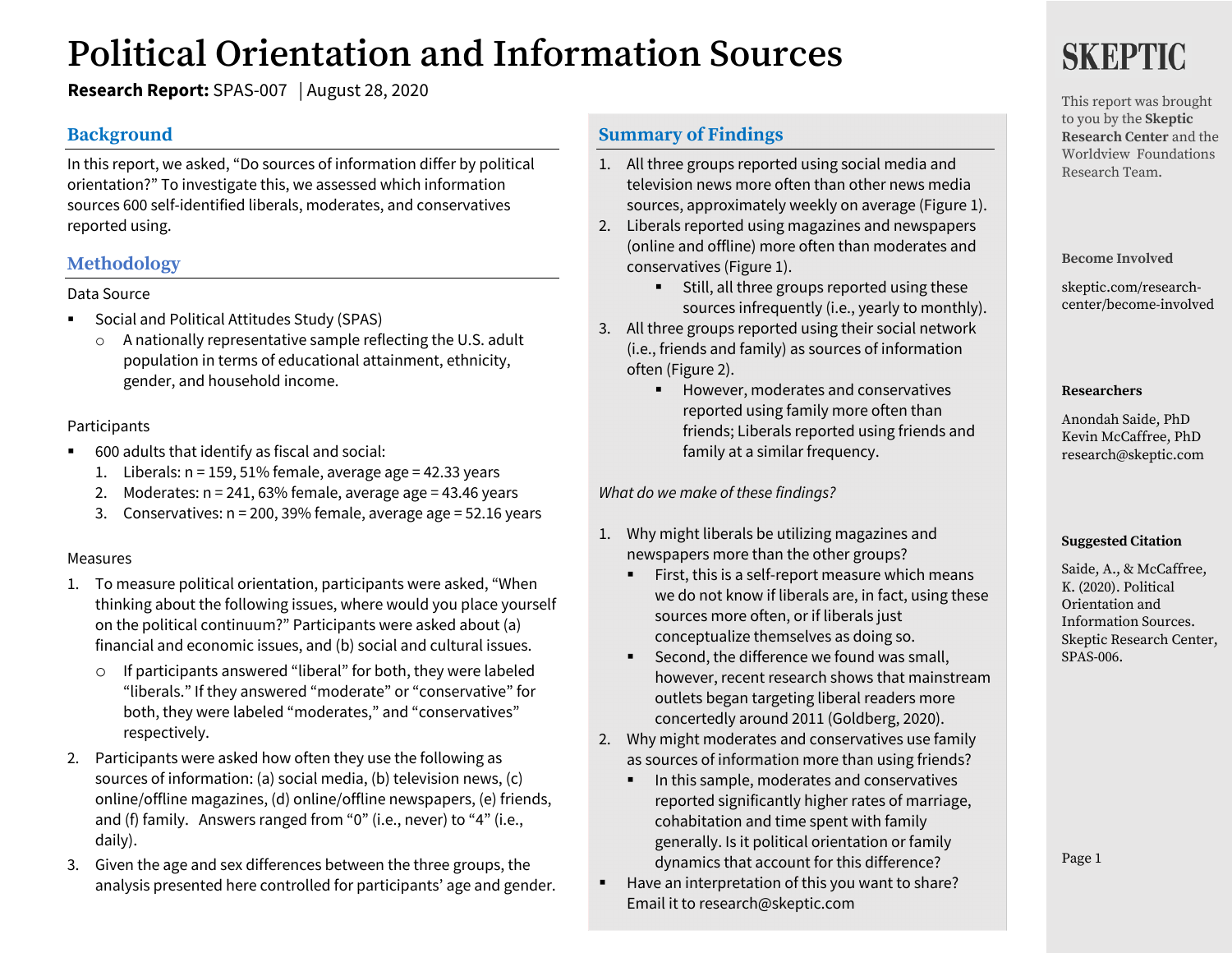



## **SKEPTIC**

Page 2